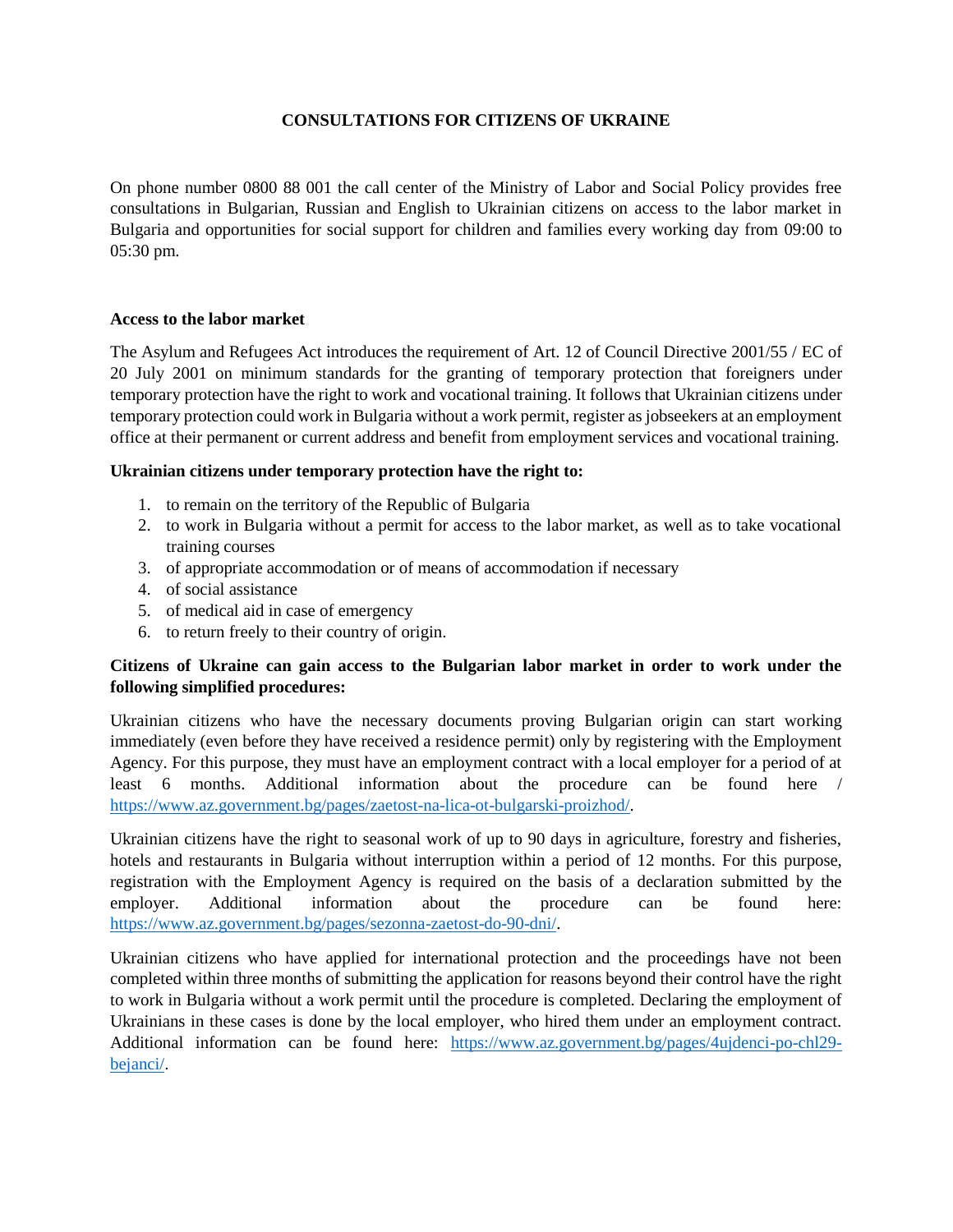Ukrainians and members of their families granted asylum or international protection in Bulgaria have the right to work in Bulgaria without a permit to access the labor market. People who have refugee or humanitarian status can register as jobseekers with the Labor Office at their permanent or current address.

# **Labor rights in Bulgaria**

The control bodies of the General Labor Inspectorate are ready to advise Ukrainian citizens on their labor rights. For this purpose, an email has been created where they can ask their questions related to the Bulgarian labor legislation, as well as submit signals if they are already employed and believe that their rights have been violated.

The e-mail is [BGhelp.Ukrainians@gli.government.bg](mailto:BGhelp.Ukrainians@gli.government.bg) and is published on the website of the Labor Inspectorate, in the contacts section, as well as in the section "For employers and workers", section "Work of foreigners on the territory of the Republic of Bulgaria". The experts of the General Labor Inspectorate will answer the questions in a timely manner on the mentioned e-mail, and for this purpose feedback contacts should be provided.

Bulgarian employers who want to hire citizens of Ukraine should provide them with equal working conditions with their colleagues from Bulgaria, and they can not be less favorable than the minimum set in labor legislation.

# **Child Protection**

For children who arrive in Bulgaria accompanied by their relatives or friends, support is provided in a family environment. For unaccompanied children, the guiding principle is to provide support in a family environment, and when staying outside the family, the sequence of protection measures is observed (accommodation in a family of relatives or friends, in a foster family and, as a last resort, accommodation in a social or integrated health and social service for residential care). Each case is based on an individual approach, compliance with regulatory procedures and, above all, an up-to-date assessment of the possibility for the child to take both adequate and more favorable protection measures.

Given the specific risk situation in which these children find themselves, the lack of documents (in many cases) and the lack of parental care for their support, all necessary measures and activities for child protection will be taken, as well as additional funds will be provided to support to the people who will take care of these children.

In cases of unaccompanied Ukrainian children, the Social Assistance Directorate takes the following actions:

- 1. investigation of relatives or a suitable foster family with whom they may be accommodated
- 2. temporary accommodation, including in the cases of emergency accommodation outside the family until the issuance of a court decision
- 3. granting of monthly allowances / funds for children placed for upbringing with relatives or close ones or in foster families
- 4. one-time assistance for meeting a certain need, which has arisen exceptionally and is not related to the maintenance of the child

All children, foreign nationals and refugee children at risk have the right to use various types of social services for children. Their parents or legal representatives also have this right. One of the most important forms of social services for these people is the provision of adequate psychological support.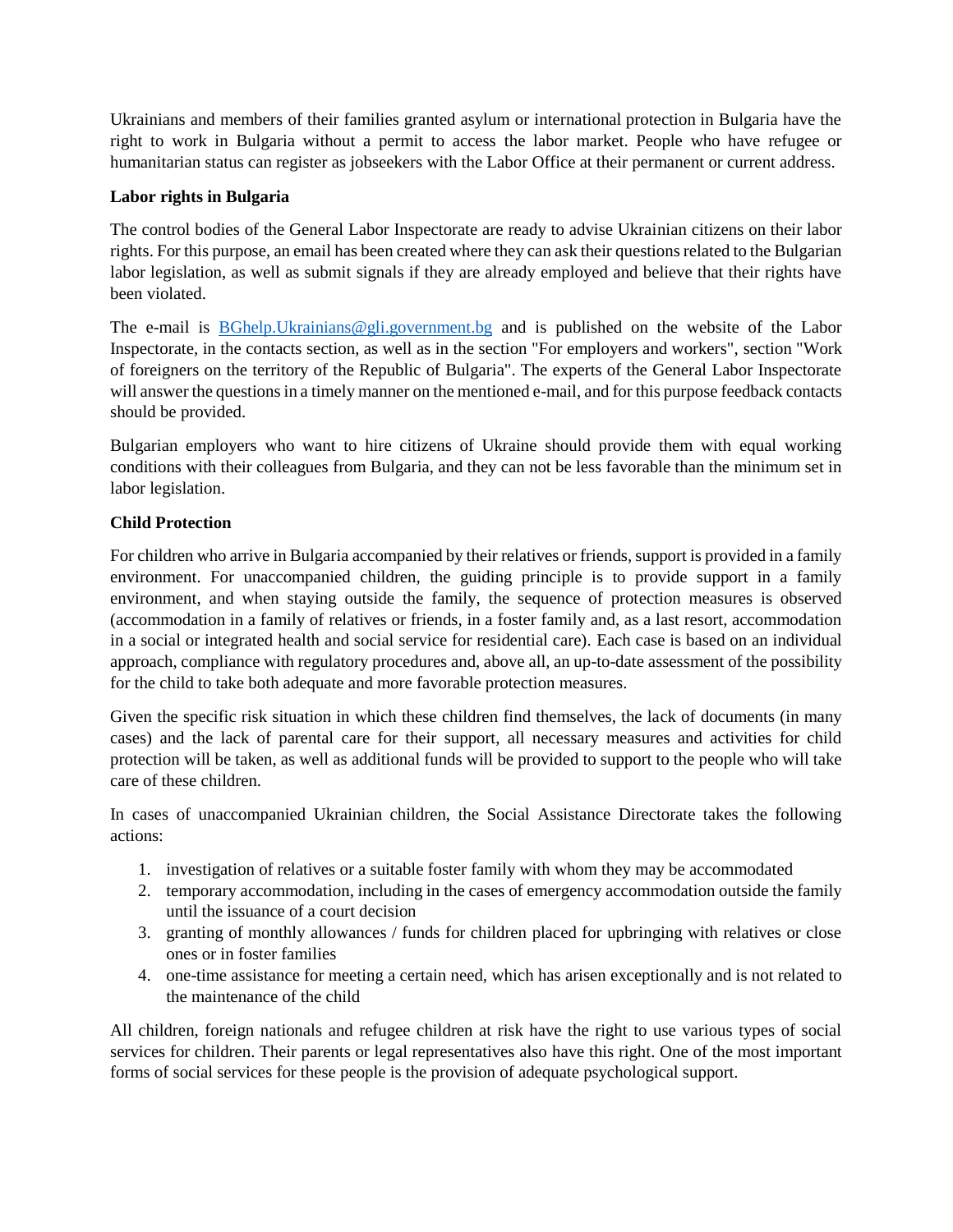# **Support from the State Agency for Child Protection**

Ukrainian citizens can turn to the State Agency for Child Protection (SACP), which has direct contact with all 147 social assistance directorates and child protection departments in Ukraine, for assistance in child support and caregivers in the country of the Social Assistance Agency, who work on site with children, families and their relatives.

Every Ukrainian citizen can contact the SACP in a way convenient for him:

- on site at the State Agency for Child Protection Sofia, 2 Triaditsa Str .;
- in the territorial structures of the SACP:
- Burgas, 7-9 Aleksandrovska Street;
- Varna, 76 G Tsar Osvoboditel Blvd., room 515;
- Vratsa, 2 Stoyan Zaimov Str., 4th floor, room 14;
- Plovdiv, 1 Nikola Mushanov Square, rooms 122 and 134;
- $\triangleright$  Ruse, 6 Svoboda Square, room 502.
- Stara Zagora, 8 Stephan Karadga
- by e-mail: [sacp@sacp.government.bg.](mailto:sacp@sacp.government.bg)

# **National telephone line for children**

Available around the clock, free of charge and throughout the country for consultations on cases with children is the National Children's Hotline of the SACP with harmonized European number 116 111. The line is part of the Global Network of National Hotlines for Children - Child Helpline International and cooperates with lines in 140 countries.

The consultants of the National Telephone Line for Children 116 111 are ready at any time, seven days a week to provide psychological support and give the necessary consultation to Ukrainian children and citizens arriving in the territory of the Republic of Bulgaria.

The line is the fastest connection with the child protection departments in places in the country. There is a cooperation agreement with the emergency number 112, as well as with the regional police departments, the regional departments of education, municipalities, social services and others.

### **Social support**

Ukrainian citizens under temporary protection are entitled to social assistance. After registering at the current address in Bulgaria, they can apply to the relevant directorate "Social Assistance" for the following types of social benefits:

- $\triangleright$  One-time social assistance in the amount of up to BGN 375.
- $\triangleright$  One-time targeted social assistance for issuing an ID card. The amount of aid is determined individually depending on the necessary costs, with a maximum amount of up to BGN 75.
- $\triangleright$  Monthly social assistance. The right to this assistance possess people and families whose income for the previous month is lower than the individually determined differentiated minimum income and meet the statutory conditions.
- $\triangleright$  Targeted heating aid granted for a period of five months for the upcoming heating season. The application period is from July 1 to October 31.